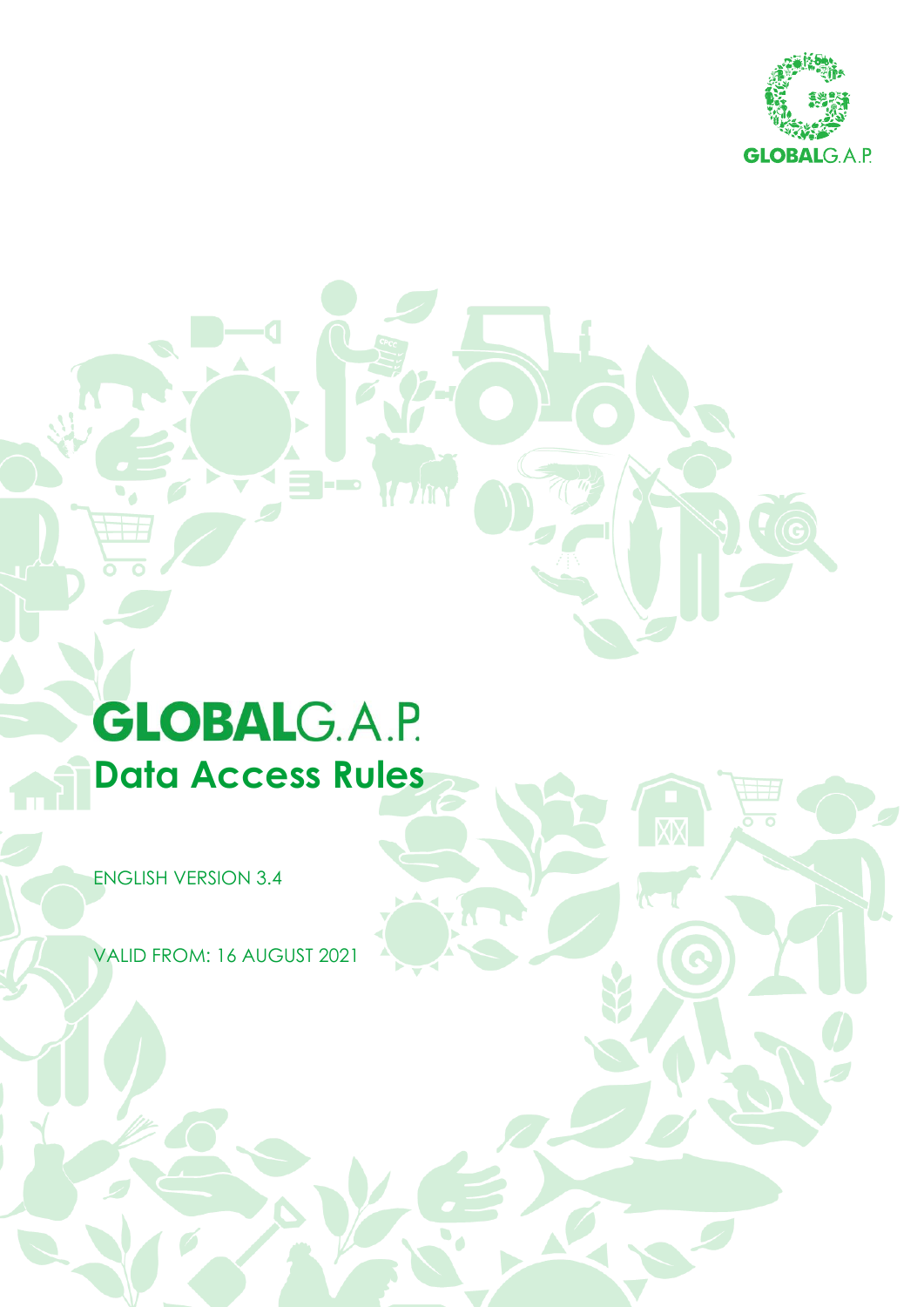

# **TABLE OF CONTENTS**

| 1   | <b>INTRODUCTION</b>                                                                                                                           |                                                                                    |    |  |  |  |  |
|-----|-----------------------------------------------------------------------------------------------------------------------------------------------|------------------------------------------------------------------------------------|----|--|--|--|--|
| 2   |                                                                                                                                               | <b>DEFINITIONS</b>                                                                 | 3  |  |  |  |  |
| 2.1 |                                                                                                                                               | Data Access Groups                                                                 | 3  |  |  |  |  |
|     | 2.1.1                                                                                                                                         | Data Access Group: GLOBALG.A.P. Secretariat                                        | 4  |  |  |  |  |
|     | 2.1.2                                                                                                                                         | Data Access Group: Certification Body/Verification Body                            | 4  |  |  |  |  |
|     | 2.1.3                                                                                                                                         | Data Access Group: Market Participant                                              | 4  |  |  |  |  |
|     | 2.1.4                                                                                                                                         | Data Access Group: Observer                                                        | 4  |  |  |  |  |
|     | 2.1.5                                                                                                                                         | Data Access Group: Public                                                          | 4  |  |  |  |  |
| 2.2 |                                                                                                                                               | Types of Data and Data Release                                                     | 5  |  |  |  |  |
|     | 2.2.1                                                                                                                                         | <b>Standard Data/Standard Visibility</b>                                           | 5  |  |  |  |  |
|     | 2.2.2                                                                                                                                         | Producer/Company/Operation Data                                                    | 5  |  |  |  |  |
|     | 2.2.3                                                                                                                                         | <b>Product and Certification Data</b>                                              | 5  |  |  |  |  |
| 2.3 |                                                                                                                                               | <b>Further Definitions</b>                                                         | 5  |  |  |  |  |
|     | 2.3.1                                                                                                                                         | Active Status of a Product                                                         | 5  |  |  |  |  |
|     | 2.3.2                                                                                                                                         | Data Partners                                                                      | 5  |  |  |  |  |
|     | 2.3.3                                                                                                                                         | GLOBALG.A.P. Audit Online Hub                                                      | 5  |  |  |  |  |
|     |                                                                                                                                               | 3 GENERIC GLOBALG.A.P. DATA ACCESS RULES                                           | 6  |  |  |  |  |
| 3.1 |                                                                                                                                               | <b>Standard Data/Standard Visibility</b>                                           | 6  |  |  |  |  |
| 3.2 |                                                                                                                                               | Producer/Company/Operation Data                                                    | 6  |  |  |  |  |
| 3.3 |                                                                                                                                               | <b>Product and Certification Data</b>                                              | 8  |  |  |  |  |
|     | Product and Certification Data for IFA, CfP, HPSS, PSS, Produce Safety Assurance Standard<br>3.3.1<br>and Benchmarked Schemes/Checklists<br>8 |                                                                                    |    |  |  |  |  |
|     | 3.3.2                                                                                                                                         | Product and Certification Data for CoC and CFM Standard                            | 9  |  |  |  |  |
|     | 3.3.3                                                                                                                                         | Product and Certification Data for PHA Standard                                    | 10 |  |  |  |  |
|     |                                                                                                                                               | 4 DATA ACCESS RULES FOR GLOBALG.A.P. RISK ASSESSMENT ON SOCIAL PRACTICE<br>(GRASP) | 11 |  |  |  |  |
| 4.1 |                                                                                                                                               | Producer/Company/Operation Data                                                    | 11 |  |  |  |  |
| 4.2 |                                                                                                                                               | <b>Product Data</b>                                                                | 12 |  |  |  |  |
|     |                                                                                                                                               | <b>VERSION/EDITION UPDATE REGISTER</b>                                             | 13 |  |  |  |  |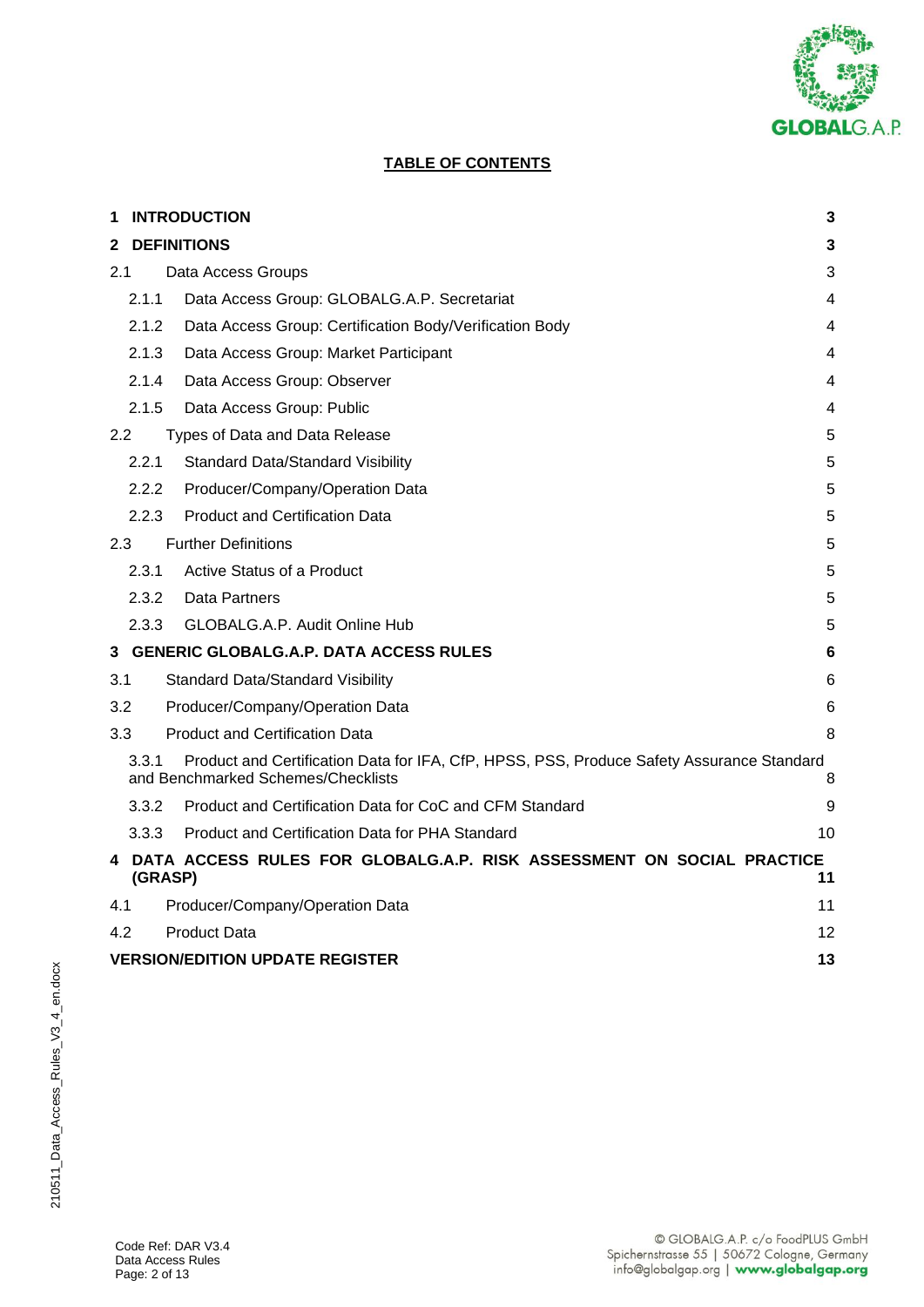

## **1 INTRODUCTION**

FoodPLUS GmbH/GLOBALG.A.P. Secretariat offers customers various services for managing the certification and inspection/audit process. This requires data to be collected and processed. According to our data protection policy we commit to strict requirements for processing personal data and ensure compliance with the national and international data protection laws, in particular the General Data Protection Regulation (GDPR). Further information on how we process personal data may be found in our privacy policy [https://www.globalgap.org/uk\\_en/Privacy-Policy.](https://www.globalgap.org/uk_en/Privacy-Policy)

Among other things, personal data is collected to allow the GLOBALG.A.P. Secretariat to contact producers/companies e.g., in case of food crises, complaints, or audits in the framework of the GLOBALG.A.P. Integrity Program.

This document describes the default minimum data access settings of each the following standards and add-ons independent of their versions:

- GLOBALG.A.P. Integrated Farm Assurance (IFA) standard
- GLOBALG.A.P. Crops for Processing (CfP) standard
- GLOBALG.A.P. Harmonized Produce Safety Standard (HPSS)
- GLOBALG.A.P. Produce Safety Standard (PSS)
- GLOBALG.A.P. Produce Safety Assurance standard
- GLOBALG.A.P. benchmarked schemes and checklists equivalent and resembling
- GLOBALG.A.P. Chain of Custody (CoC) standard
- GLOBALG.A.P. Compound Feed Manufacturing (CFM) standard
- GLOBALG.A.P. Produce Handling Assurance (PHA) standard
- GLOBALG.A.P. Risk Assessment on Social Practice (GRASP) add-on

It details for each standard what information is published in the GLOBALG.A.P. database [\(https://database.globalgap.org/\)](https://database.globalgap.org/) and visible to the different data access groups as defined below.

Data access rules for any other standards (e.g., Primary Farm Assurance standard) and add-ons (other than GRASP) are detailed in their specific normative documents. However, the definitions in this document are applicable for all GLOBALG.A.P. standards and add-ons.

By participating in the respective standard/add-on, the producer/company/operation grants access to the producer/company/operation data as well as product and certification data as displayed in the respective tables.

At any time, producers (this term also includes producer groups) as well as producer group members and companies/operations whose data is registered may release more data to the different data access groups via the certification body (verification body). However, where a standard or an add-on as such is not visible to the public it is not possible to release any data to the public. Furthermore, extended data access rights can be assigned by the producer/company/operation to individually registered companies with a personalized GLOBALG.A.P. database account (e.g., retailers).

# **2 DEFINITIONS**

## **2.1 DATA ACCESS GROUPS**

Several users such as producers, certification bodies (CBs), retailers, suppliers, etc. have access to the GLOBALG.A.P. database located at [https://database.globalgap.org.](https://database.globalgap.org/)

Access rights to the data stored in the database depend on the data access group to which the user belongs. A user may belong to more than one data access group.

The following data access groups exist:

- GLOBALG.A.P. Secretariat (chapter 2.1.1)
- Certification body/verification body (chapter 2.1.2)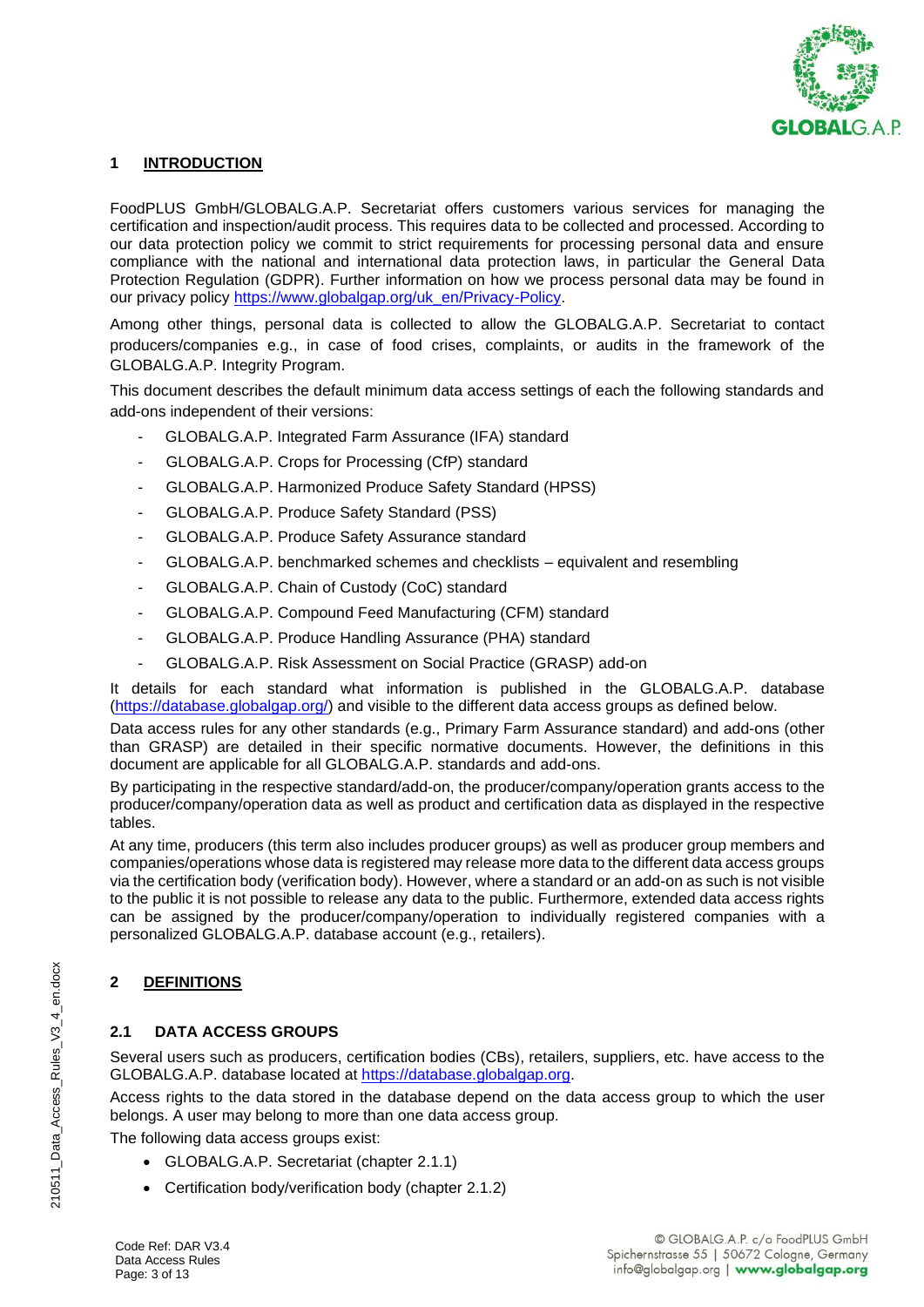

- Market participant (chapter 2.1.3)
- Observer (chapter 2.1.4)
- Public (chapter 2.1.5)

Except for the data access group "public" the users have a personalized account with personalized login credentials.

## **2.1.1 Data Access Group: GLOBALG.A.P. Secretariat**

This group represents individuals in the GLOBALG.A.P. Secretariat with access to the data registered in the GLOBALG.A.P. database. Only GLOBALG.A.P. staff who have signed a confidentiality agreement will be assigned to this data access group.

GLOBALG.A.P. Secretariat has access to all data filed in the GLOBALG.A.P. database.

## **2.1.2 Data Access Group: Certification Body/Verification Body**

This group represents all certification bodies (accredited third-party inspection and certification bodies) and verification bodies (non-accredited, first- or second-party inspection bodies), who have extended data access rights for their own clients. Certification and verification body administrators are allowed to not only read, but also enter data into the GLOBALG.A.P. database for their clients.

Where a producer does not have any products in an active status (see definition below), any certification body, when having the GGN, is able to transfer the producer to the own certification body and thereby gain access to the producer data registered in the GLOBALG.A.P. database as well as to product data (certification history).

## **2.1.3 Data Access Group: Market Participant**

This group represents companies or individuals who trade with the certified/registered product. To become a market participant, the company/individual shall subscribe for the GLOBALG.A.P. bookmarking. A list of all database users which have the status "market participant" is publicly accessible under [https://database.globalgap.org/.](https://database.globalgap.org/)

## **2.1.4 Data Access Group: Observer**

Some standards and add-ons are only visible to specific observers (e.g., the owner of an add-on), but not to the public. Observers have specific, extended access rights to the data. It is defined for each of the applicable standards or add-ons who belongs to that data access group.

## **2.1.5 Data Access Group: Public**

Any user of the GLOBALG.A.P. database without a personalized account is considered a "public user" and granted public access rights.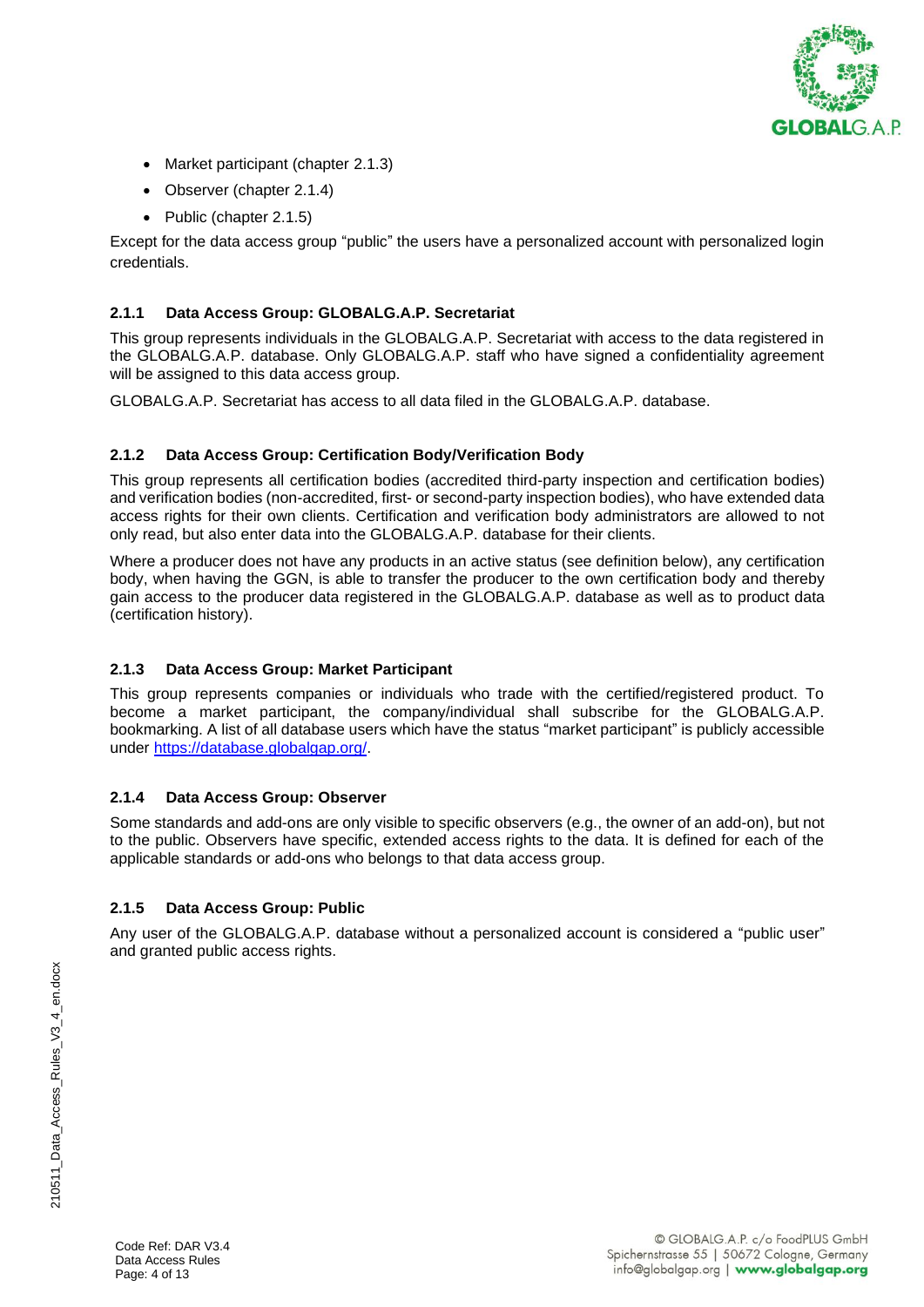

## **2.2 TYPES OF DATA AND DATA RELEASE**

## **2.2.1 Standard Data/Standard Visibility**

Standard data/standard visibility covers the general visibility of the respective standard or add-on in the GLOBALG.A.P. database to the defined data access groups. These settings cannot be modified.

## **2.2.2 Producer/Company/Operation Data**

Producer/company/operation data covers all producer/company/operation related data described in the current version of the normative documents of the respective standard or add-on (e.g., GLOBALG.A.P. general regulations, specific add-on rules). Examples of producer data are the company name and address.

Any producer/company/operation data to which observers, market participants, and/or the public have access as indicated in the tables detailing the access rights for the respective standard/add-on is only visible to these data access groups if at least one product is in an active status (see definition below) for the respective producer/company/operation.

## **2.2.3 Product and Certification Data**

Product and certification data cover all product related data described in the current version of the normative documents of the respective standard or add-on (e.g., GLOBALG.A.P. general regulations, specific add-on rules). Examples of product data are the certification option and the quantity.

Furthermore, all certification/assessment related data is covered, e.g., the validity of the certificate/assessment and the GLOBALG A.P. certificate number

All data to which observers, market participants, and/or the public have access as indicated in the tables detailing the access rights for the respective standard/add-on is only visible to these data access groups for the respective producer/company/operation.

## **2.3 FURTHER DEFINITIONS**

## **2.3.1 Active Status of a Product**

A product that has one of the following statuses in the GLOBALG.A.P. database: accepted, certified, assessed, open non-conformance, suspended, self-declared suspension.

The active status may refer to a current certification cycle, but also to the next certification cycle provided that it has already been created in the GLOBALG.A.P. database.

## **2.3.2 Data Partners**

GLOBALG.A.P. registers and licenses data partners. Data partners make the data stored in the GLOBALG.A.P. database available to data access groups that are entitled to access such data in accordance with these data access rules. All data partners must strictly adhere to these data access rules and the GLOBALG.A.P. privacy policy.

## **2.3.3 Audit Online Hub**

The Audit Online Hub serves as a storage location for "Inspection/audit result" (part of "Product and Certification Data") for certain standards. Inspection/audit results (checklists) are uploaded in the Audit Online Hub [\(https://audit.globalgap.org/\)](https://audit.globalgap.org/) and cached in the GLOBALG.A.P. database. The inspection/audit results are available and visible as defined in the data access rights (see chapter 3.3).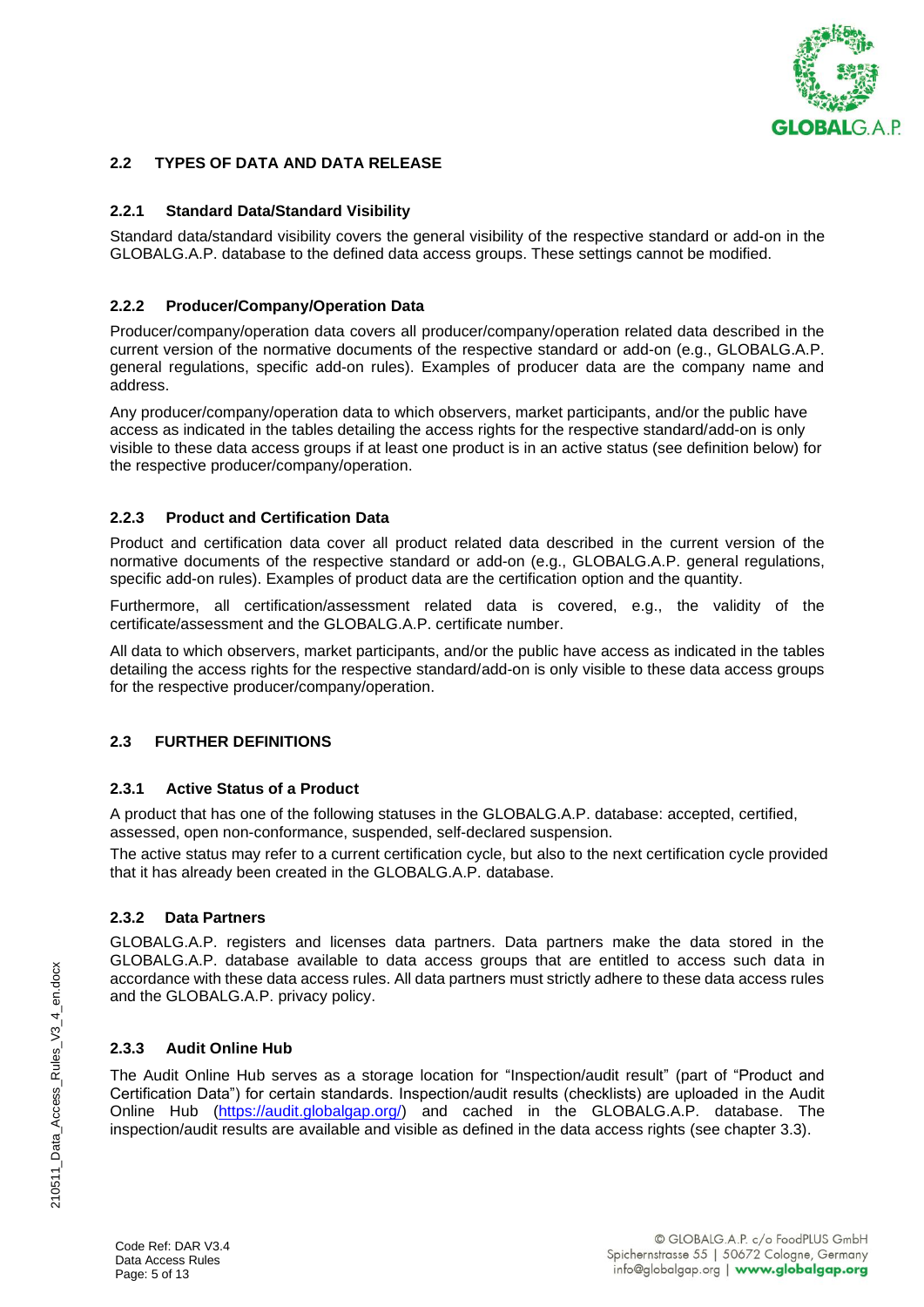

## **3 GENERIC GLOBALG.A.P. DATA ACCESS RULES**

The generic GLOBALG.A.P. data access rules are applicable for the following standards:

- GLOBALG.A.P. Integrated Farm Assurance (IFA) standard
- GLOBALG.A.P. Crops for Processing (CfP) standard
- GLOBALG.A.P. Harmonized Produce Safety Standard (HPSS)
- GLOBALG.A.P. Produce Safety Standard (PSS)
- GLOBALG.A.P. Produce Safety Assurance standard
- GLOBALG.A.P. benchmarked schemes and checklists equivalent and resembling
- GLOBALG.A.P. Chain of Custody (CoC) standard
- GLOBALG.A.P. Compound Feed Manufacturing (CFM) standard
- GLOBALG.A.P. Produce Handling Assurance (PHA) standard

## **3.1 STANDARD DATA/STANDARD VISIBILITY**

|                 | <b>Data Access Groups</b>               |                       |                       |        |
|-----------------|-----------------------------------------|-----------------------|-----------------------|--------|
|                 | ≏<br>ē<br>٢ŋ<br>Secreta<br>₫<br>ஜீ<br>ಠ | Body<br>Certification | Participant<br>Market | Public |
| <b>Standard</b> | x                                       | x                     | x                     | x      |

 $x =$  marks that this data is visible to users assigned to the respective data access group (made available either by GLOBALG.A.P. itself or by one of its data partners)

## **3.2 PRODUCER/COMPANY/OPERATION DATA**

|                                     | <b>Data Access Groups</b>   |                    |                    |         |
|-------------------------------------|-----------------------------|--------------------|--------------------|---------|
|                                     | GLOBALG.A.P.<br>Secretariat | Certification Body | Market Participant | Public  |
| <b>Company (producer/operation)</b> |                             |                    |                    |         |
| Company name                        | X                           | X                  | $x^{8}$            | $X^{8}$ |
| Company address <sup>1)</sup>       | X                           | X                  | $X^{8}$            |         |
| Company city                        | X                           | X                  | $X^{8}$            | $x^{8}$ |
| Company country                     | X                           | X                  | X                  | X       |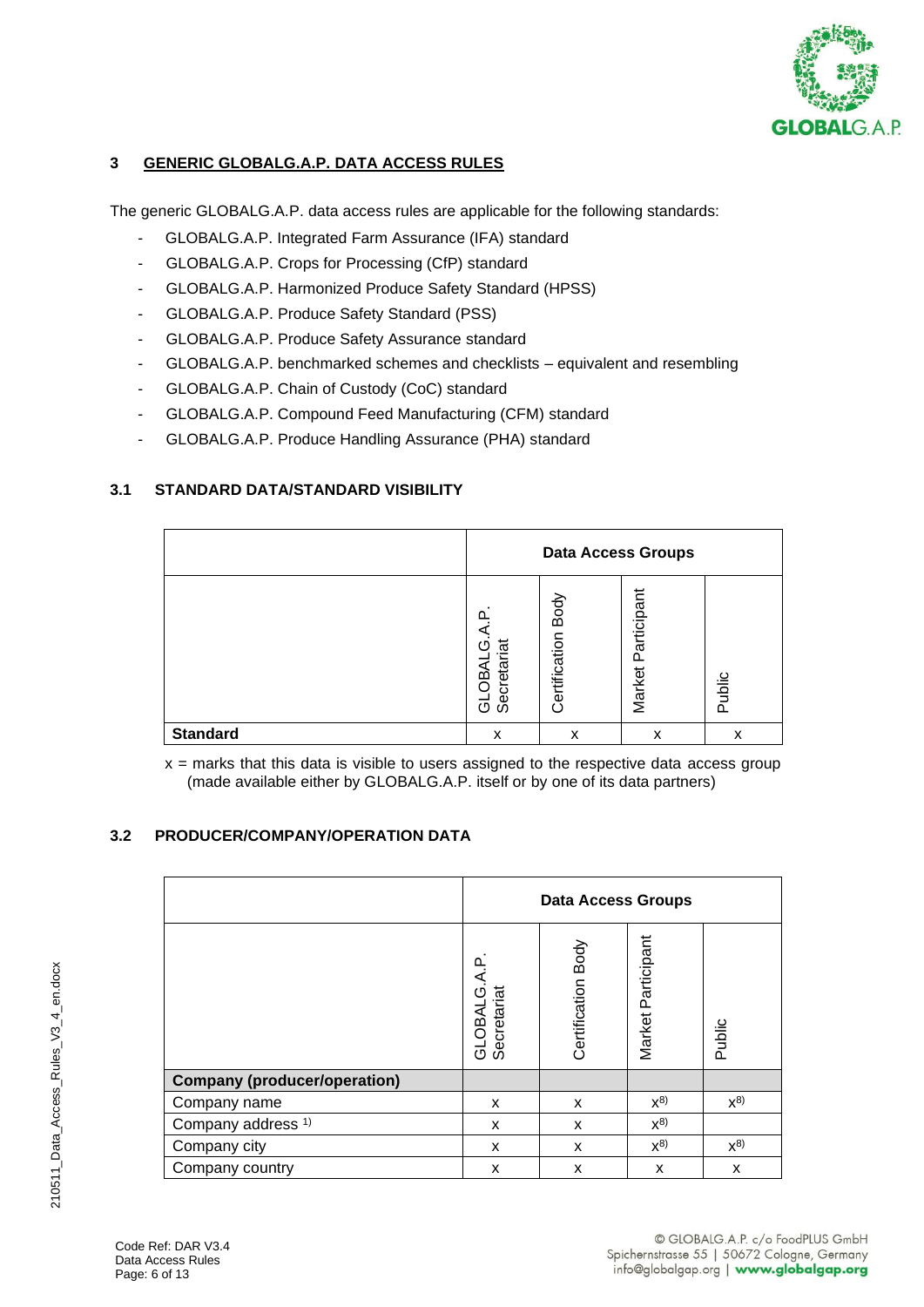

|                                                         | <b>Data Access Groups</b>   |                    |                    |        |  |
|---------------------------------------------------------|-----------------------------|--------------------|--------------------|--------|--|
|                                                         | GLOBALG.A.P.<br>Secretariat | Certification Body | Market Participant | Public |  |
| Company contact information <sup>2)</sup>               | X                           | $\mathsf{x}$       |                    |        |  |
| Company website (if available)                          | X                           | X                  |                    |        |  |
| GGN/CoC Number/GLN/PHA-N 3)                             | X                           | X                  | X                  | X      |  |
| Previous GGN/CoC Number                                 | X                           | X                  | X                  | X      |  |
| Legal registration per country                          | X                           | X                  |                    |        |  |
| Location <sup>4)</sup>                                  | X                           | X                  |                    |        |  |
| CB registration number 5)                               | X                           | X                  | X                  | X      |  |
| Contact person (responsible<br>for<br>legal entity)     |                             |                    |                    |        |  |
| Contact name <sup>6)</sup>                              | X                           | X                  |                    |        |  |
| Contact information <sup>2)</sup>                       | X                           | X                  |                    |        |  |
| <b>PHU/site information</b>                             |                             |                    |                    |        |  |
| Name<br>handling<br>of<br>unit<br>product<br>(PHU)/site | X                           | X                  | $X^{8}$            |        |  |
| PHU/site address 7)                                     | x                           | x                  | $X^{8}$            |        |  |
| PHU/site contact information <sup>2)</sup>              | X                           | x                  |                    |        |  |
| Sub-GLN(s)                                              | X                           | X                  | X                  | X      |  |
| Location <sup>4)</sup>                                  | X                           | X                  |                    |        |  |
| Products per PHU/site                                   | X                           | X                  |                    |        |  |

 $x =$  marks that this data is visible to users assigned to the respective data access group (made available either by GLOBALG.A.P. itself or by one of its data partners)

#### **Notes**

- $2)$  Contact information includes (if available): phone number, fax number, e-mail address
- 3) PHA-N: GLOBALG.A.P. Number for PHA standard registered operations
- 4) Location includes: Northern/Southern latitude + Western/Eastern longitude
- 5) Number assigned by the certification body (CB) to the producer/company/operation
- 6) Contact name includes: Title, first name, and last name
- $7)$  PHU/site contact address includes: street address (or information available to describe the PHU/site location), postal address, postal code, city, and country
- 8) Data is visible for Option 1 and 3 producers. Where the standard allows group certification, data is visible as well for Option 2 and 4 producer groups (certificate holder), but not visible by default for producer group members. Producer group member data is only visible to the respective data access group when access has been granted by the producer member.

<sup>1)</sup> Company address includes: street address (or information available to describe the producer/company/operation location), postal address, postal code, state/province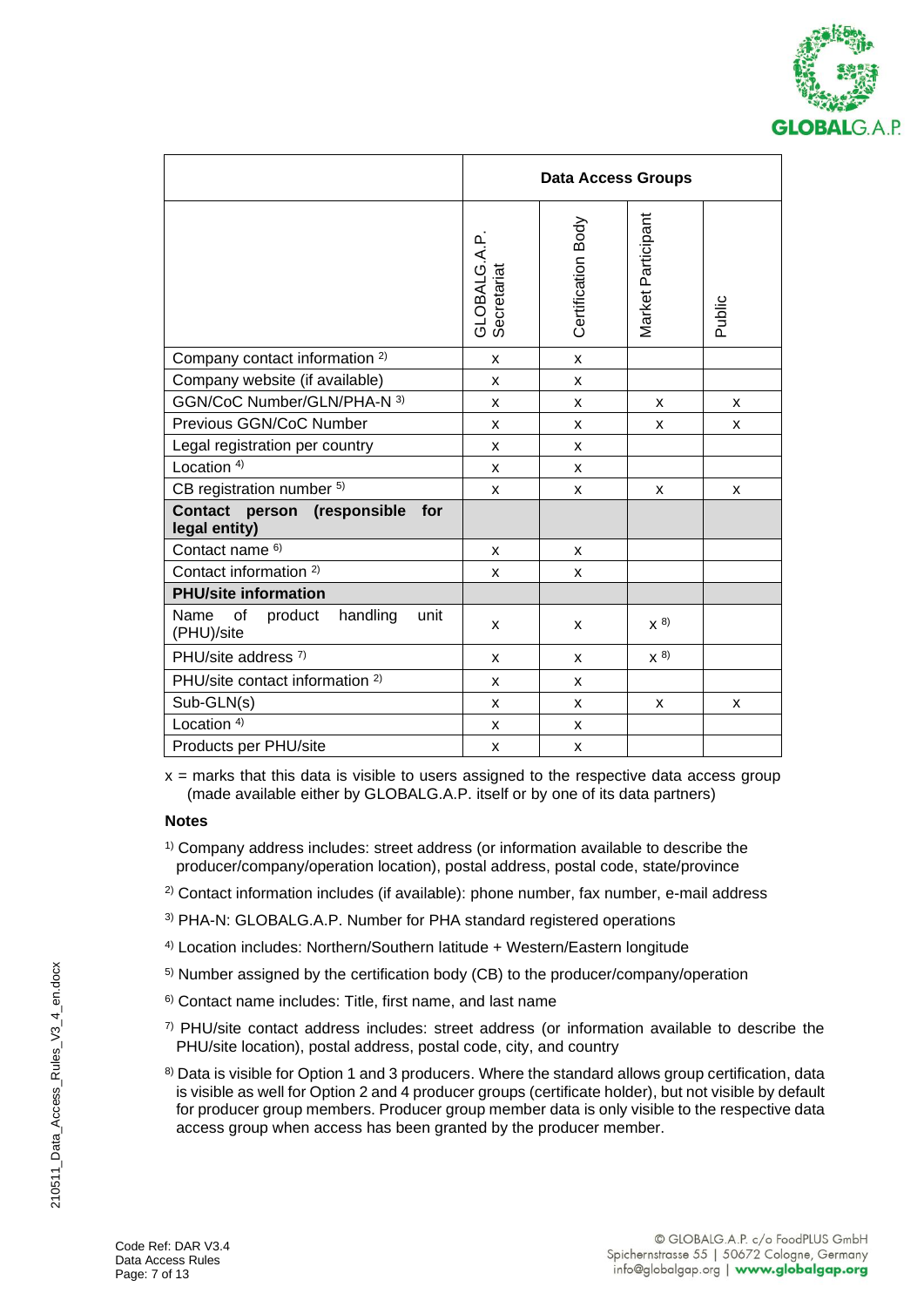

## **3.3 PRODUCT AND CERTIFICATION DATA**

#### **3.3.1 Product and Certification Data for IFA, CfP, HPSS, PSS, Produce Safety Assurance Standard and Benchmarked Schemes/Checklists**

Where product data is not relevant to a benchmarked scheme, this data is not displayed at all for the respective scheme (e.g., parallel production and/or parallel ownership).

|                                                                                               | <b>Data Access Groups</b>   |                    |                    |        |
|-----------------------------------------------------------------------------------------------|-----------------------------|--------------------|--------------------|--------|
|                                                                                               | GLOBALG.A.P.<br>Secretariat | Certification Body | Market Participant | Public |
| Product                                                                                       | X                           | x                  | x                  | x      |
| <b>Product status</b>                                                                         | x                           | x                  | x                  | x      |
| Standard version                                                                              | x                           | x                  | x                  | x      |
| Certification option including multisite<br>information                                       | x                           | x                  | x                  | x      |
| For producer groups: number of producer<br>group members                                      | X                           | x                  | x                  | x      |
| Certificate validity date                                                                     | x                           | x                  | x                  | x      |
| Certification body                                                                            | x                           | x                  | x                  | x      |
| GLOBALG.A.P. certificate number                                                               | x                           | x                  | x                  | x      |
| Participation Unannounced Reward Program                                                      | x                           | x                  | x                  | x      |
| Countries of destination                                                                      | X                           | x                  | x                  | x      |
| Quantity data 1)                                                                              | x                           | x                  | x                  |        |
| Parallel production and/or ownership                                                          | x                           | x                  | x                  | x      |
| Assessment conducted remotely                                                                 | x                           | x                  | x                  | x      |
| For crops: harvest included                                                                   | x                           | x                  | x                  | x      |
| For crops: product handling                                                                   | x                           | x                  | x                  | x      |
| For aquaculture: growth stage(s) covered by<br>certification                                  | x                           | x                  | x                  | x      |
| For aquaculture: broodstock/seedlings<br>(ova)/seedlings (juvenile) additionally<br>purchased | x                           | x                  | x                  | x      |
| For aquaculture: post-harvest activity                                                        | x                           | x                  | x                  | х      |
| For aquaculture: availability GFSI (Global<br>Food Safety Initiative) certificate             | x                           | x                  | x                  | x      |
| For aquaculture: feed supply                                                                  | X                           | X                  | x                  | X      |
| For aquaculture: GRASP overall assessment<br>result <sup>2)</sup>                             | x                           | x                  | x                  | x      |
| Certification data 3)                                                                         | x                           | x                  | x                  | x      |
| Inspection/audit result <sup>4)</sup>                                                         | X                           | X                  |                    |        |

 $x =$  marks that this data is visible to users assigned to the respective data access group (made available either by GLOBALG.A.P. itself or by one of its data partners)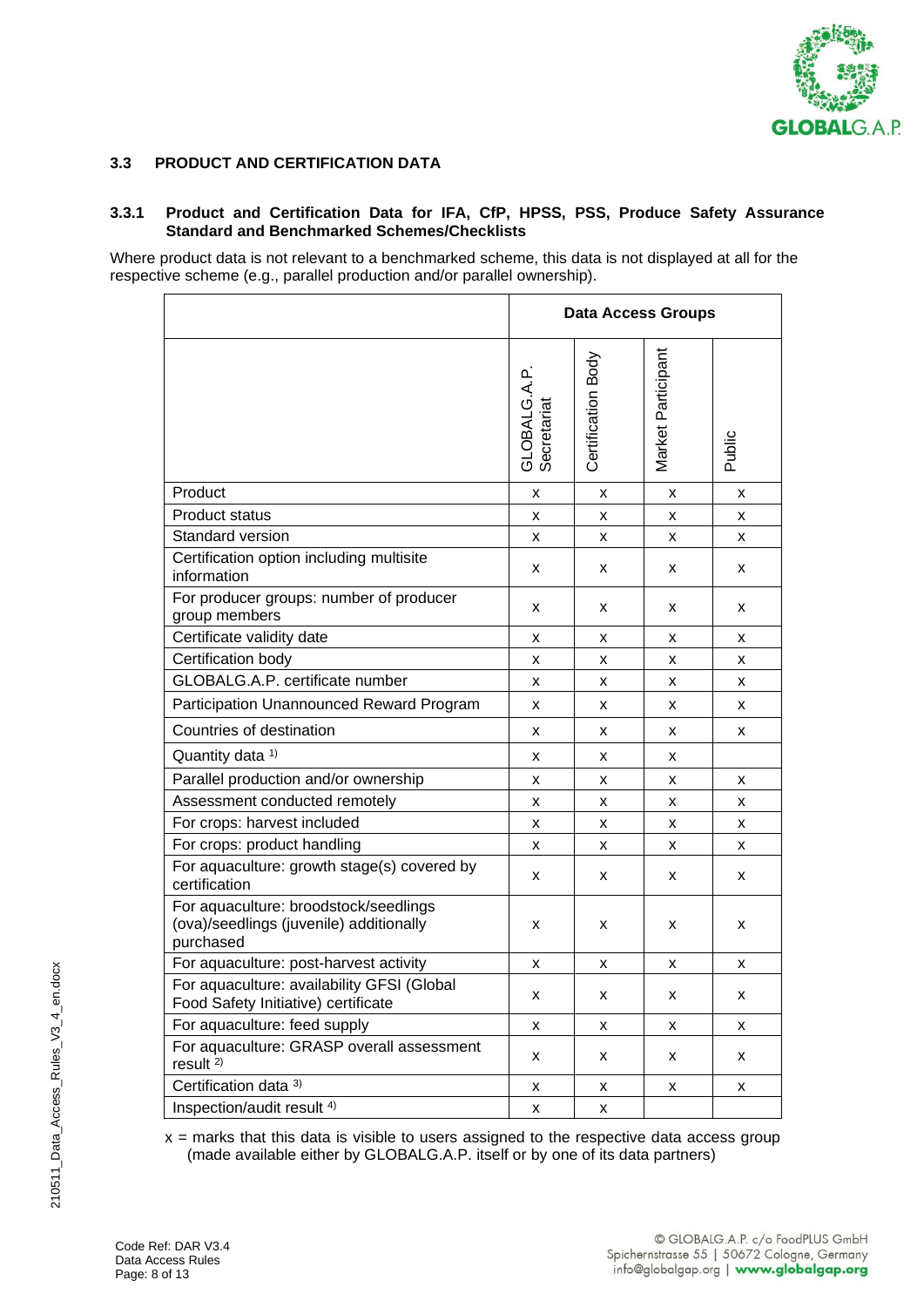

## **Notes**

<sup>1)</sup> For crops: production surface For livestock: production in tons live weight For aquaculture: production in tons live weight for farmed fish, number of estimated organisms for in-house broodstock and seedlings (ova/juvenile)

- <sup>2)</sup> Possible results: fully compliant, improvements needed, not compliant but some steps taken, not compliant, not applicable
- <sup>3)</sup> Data includes "valid from" date of the certificate and date of certification decision, not applicable for CfP standard
- 4) Inspection/audit report details linked to the assessment including date of assessment, checklist, and non-conformances/non-compliances.

## **3.3.2 Product and Certification Data for CoC and CFM Standard**

|                                                         | <b>Data Access Groups</b>   |                    |                    |        |
|---------------------------------------------------------|-----------------------------|--------------------|--------------------|--------|
|                                                         | GLOBALG.A.P.<br>Secretariat | Certification Body | Market Participant | Public |
| Product/for CoC: sub-scope                              | $\mathsf{x}$                | X                  | $\pmb{\mathsf{x}}$ | X      |
| <b>Product status</b>                                   | $\mathsf{x}$                | X                  | X                  | X      |
| Standard version                                        | X                           | X                  | $\mathsf{x}$       | X      |
| Certification option including multisite<br>information | X                           | X                  | X                  | x      |
| Certificate validity date                               | X                           | x                  | X                  | X      |
| Certification body                                      | X                           | x                  | X                  | x      |
| GLOBALG.A.P. certificate number                         | $\mathsf{x}$                | X                  | X                  | X      |
| For CFM: Participation Unannounced Reward<br>Program    | X                           | X                  | X                  | x      |
| Countries of destination                                | X                           | x                  | X                  | X      |
| Quantity data 1)                                        | X                           | X                  | X                  |        |
| Assessment conducted remotely                           | X                           | x                  | X                  | X      |
| For CFM: parallel ownership                             | X                           | X                  | X                  | X      |
| For CoC: product labelling done?                        | X                           | X                  | x                  | x      |
| For CoC: availability GFSI recognized<br>certification  | X                           | X                  | x                  | x      |
| For CoC: GGN label logo license holder?                 | X                           | X                  | X                  | x      |
| For CoC: supply chain or retail/restaurant              | $\mathsf{x}$                | X                  | X                  | X      |
| Certification data <sup>2)</sup>                        | X                           | X                  | X                  | x      |
| Inspection/audit result 3)                              | X                           | x                  |                    |        |

 $x =$  marks that this data is visible to users assigned to the respective data access group (made available either by GLOBALG.A.P. itself or by one of its data partners)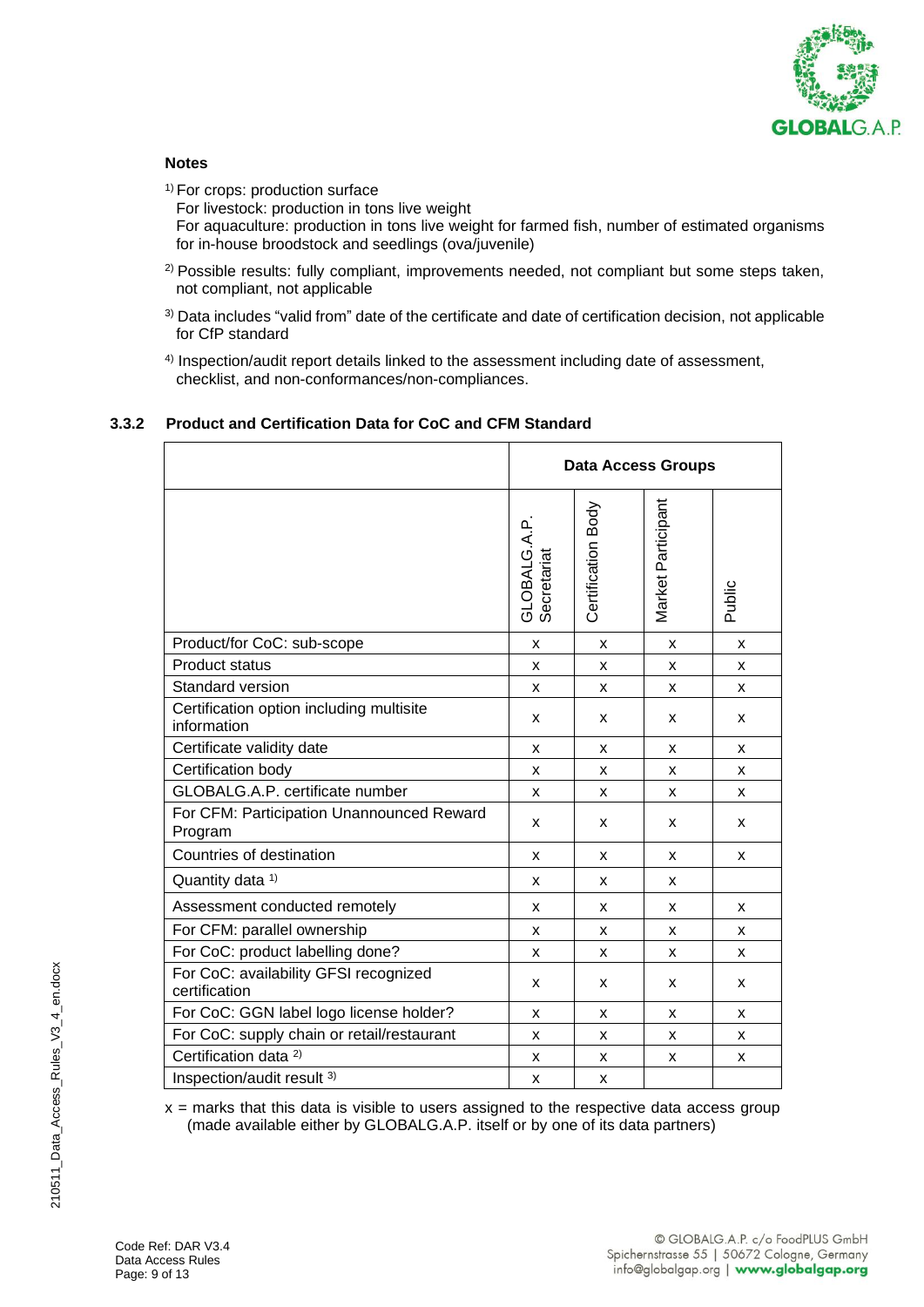

## **Notes**

- <sup>1)</sup> Amount in tons
- <sup>2)</sup> Data includes "valid from" date of the certificate and date of certification decision
- 3) Inspection/audit report details linked to the assessment including date of assessment, checklist, and non-conformances/non-compliances

## **3.3.3 Product and Certification Data for PHA Standard**

|                                                                                                        | Data Access Groups          |                    |                    |        |
|--------------------------------------------------------------------------------------------------------|-----------------------------|--------------------|--------------------|--------|
|                                                                                                        | GLOBALG.A.P.<br>Secretariat | Certification Body | Market Participant | Public |
| Product                                                                                                | X                           | X                  | X                  | X      |
| <b>Product status</b>                                                                                  | X                           | X                  | X                  | X      |
| Standard version <sup>1)</sup>                                                                         | X                           | X                  | X                  | X      |
| Certification option including multisite<br>information                                                | X                           | X                  | X                  | x      |
| Certificate validity date                                                                              | X                           | X                  | X                  | X      |
| Certification body                                                                                     | X                           | X                  | X                  | X      |
| GLOBALG.A.P. certificate number                                                                        | x                           | x                  | x                  | x      |
| Countries of destination                                                                               | x                           | x                  | X                  | X      |
| Quantity data <sup>2)</sup>                                                                            | X                           | X                  |                    |        |
| Operation scope 3)                                                                                     | X                           | X                  | X                  | x      |
| Covered by Produce Safety Rule (PSR)<br>and/or covered by Preventive Controls for<br>Human Food (PCHF) | X                           | X                  | X                  | X      |
| Observation product during audit                                                                       | X                           | X                  | x                  | X      |
| Audit result <sup>4)</sup>                                                                             | X                           | X                  |                    |        |

 $x =$  marks that this data is visible to users assigned to the respective data access group (made available either by GLOBALG.A.P. itself or by one of its data partners)

#### **Notes**

- 1) Includes type of operation as well (enclosed operation or open shed operation)
- 2) Number of production lines/types and number of registered sites
- 3) Packing house, pre-processing, cooling/cold storage, and/or storage/distribution
- 4) Documents linked to the audit including final audit report/checklist and nonconformances/non-compliances, corrective action report, and the certificate issued by the certification body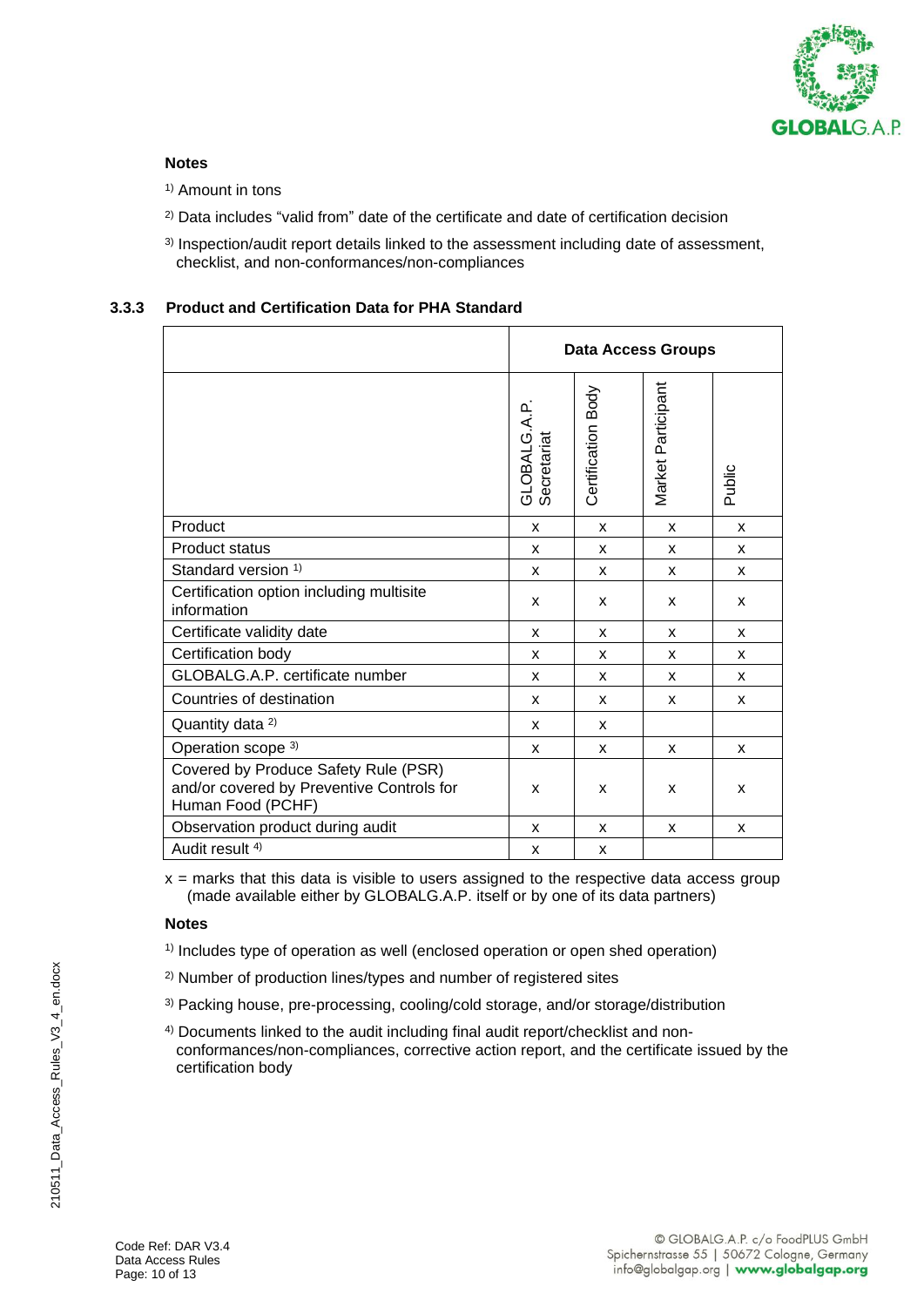

## **4 DATA ACCESS RULES FOR GLOBALG.A.P. RISK ASSESSMENT ON SOCIAL PRACTICE (GRASP)**

Definition of GRASP observer groups:

**GRASP observer**: Trading companies that belong to the "market participant" data access group, have a GLOBALG.A.P. bookmarking account, and have access to the GLOBALG.A.P. database as GRASP observers.

**GRASP status observer:** Traders and trader-producers that, due to their business activities and their role in the supply chain, need information on the GRASP status of their suppliers (producers).

Traders and trader-producers are defined as follows:

- Trader-producers: Producers who act also as traders. These producers may need to verify the GRASP status of their suppliers to be able to comply with the requirements of their buyers.
- Traders: Companies or individuals who trade products and may need to verify the GRASP status of their suppliers.

|                                    | <b>Data Access Groups</b>             |                       |                                   |                                   |        |
|------------------------------------|---------------------------------------|-----------------------|-----------------------------------|-----------------------------------|--------|
|                                    | (ŋ<br>Secretariat<br><b>DBAI</b><br>ಠ | Body<br>Certification | Φ<br>Obser<br>တွ<br>⋖<br>๔<br>(5) | Status<br>မ္တ<br>bser<br>œ<br>ה מ | Public |
| Standard visibility - GRASP add-on | x                                     | x                     | x                                 | x                                 | х      |

 $x =$  marks that this standard is visible to users assigned to the respective data access group (made available either by GLOBALG.A.P. itself or by one of its data partners)

# **4.1 PRODUCER/COMPANY/OPERATION DATA**

Producer/company/operation data is displayed to the GRASP observer according to the data access rights of market participants for the GLOBALG.A.P. primary production certificate (e.g., IFA or equivalent benchmarked scheme/checklist) to which the GRASP assessment is linked (see chapter 3.1).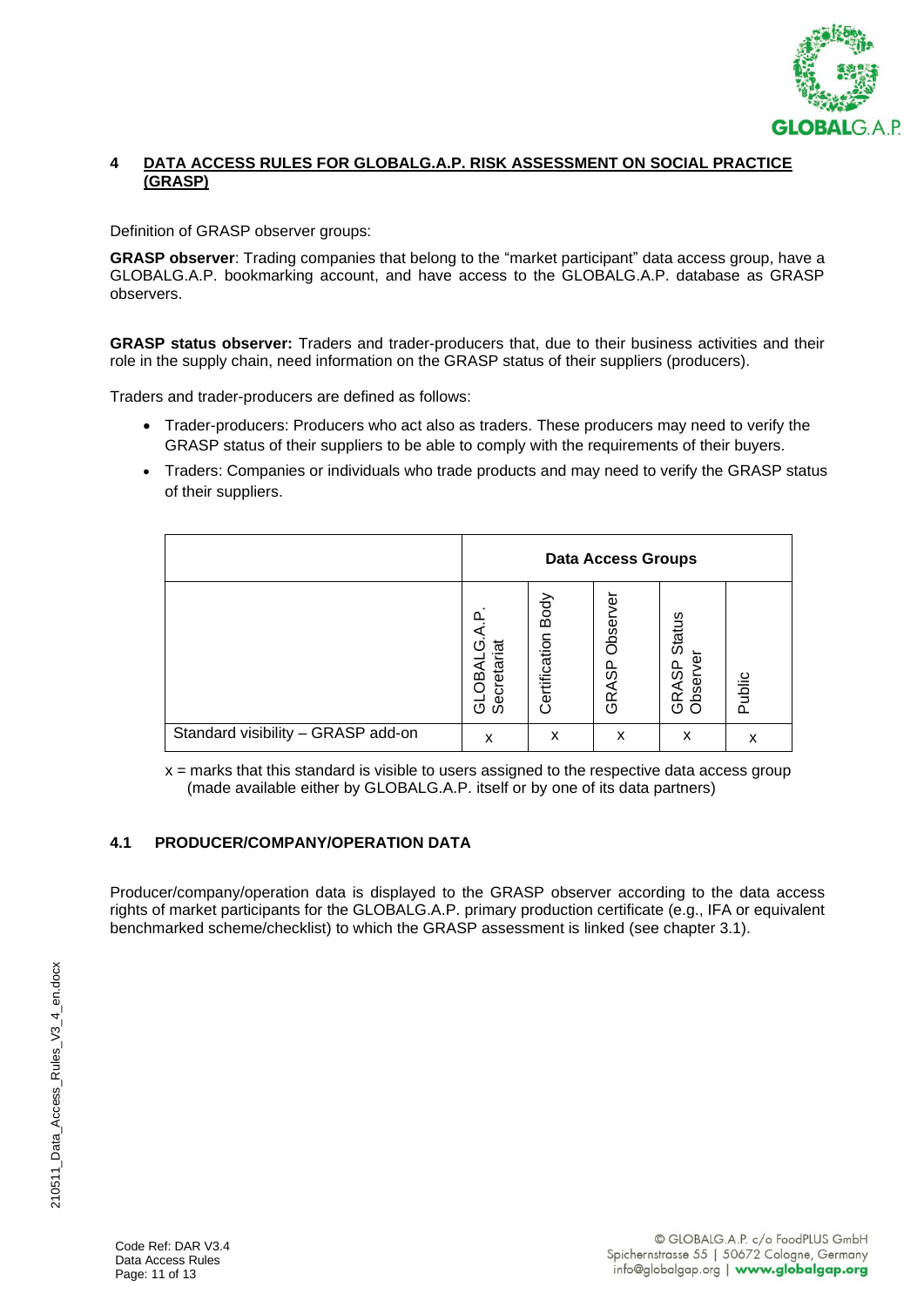

## **4.2 PRODUCT DATA**

|                                                                                                                                                 | <b>Data Access Groups</b>  |                    |                |                          |        |
|-------------------------------------------------------------------------------------------------------------------------------------------------|----------------------------|--------------------|----------------|--------------------------|--------|
|                                                                                                                                                 | GLOBALG.A.P<br>Secretariat | Certification Body | GRASP Observer | GRASP Status<br>Observer | Public |
| For producer groups: product                                                                                                                    | X                          | X                  | X              | X                        | X      |
| <b>Assessment status</b>                                                                                                                        | X                          | X                  | X              | X                        | X      |
| Standard version                                                                                                                                | X                          | X                  | X              | X                        | X      |
| Overall assessment result                                                                                                                       | X                          | X                  | X              | X                        |        |
| Assessment option                                                                                                                               | X                          | X                  | X              | X                        | X      |
| For producer groups: Number of<br>GRASP producer group members<br>and total number of producer group<br>members linked to the producer<br>group | X                          | X                  | X              | X                        | X      |
| Certification body                                                                                                                              | X                          | X                  | X              | X                        | X      |
| <b>GRASP</b> assessment number                                                                                                                  | X                          | X                  | X              | X                        | X      |
| Quantity data 1)                                                                                                                                | X                          | X                  | X              |                          |        |
| Assessment conducted remotely                                                                                                                   | X                          | X                  | X              | X                        | X      |
| Product handling                                                                                                                                | X                          | X                  | X              | X                        | X      |
| Checklist result including assessment<br>data <sup>2</sup>                                                                                      | X                          | X                  | X              |                          |        |

 $x =$  marks that this data is visible to users assigned to the respective data access group (made available either by GLOBALG.A.P. itself or by one of its data partners)

## **Notes**

1) Number of GRASP employees

<sup>2)</sup> Assessment report details (checklist) linked to the assessment as well as date of assessment, date of upload of assessment report to GLOBALG.A.P. database, and validity of the assessment